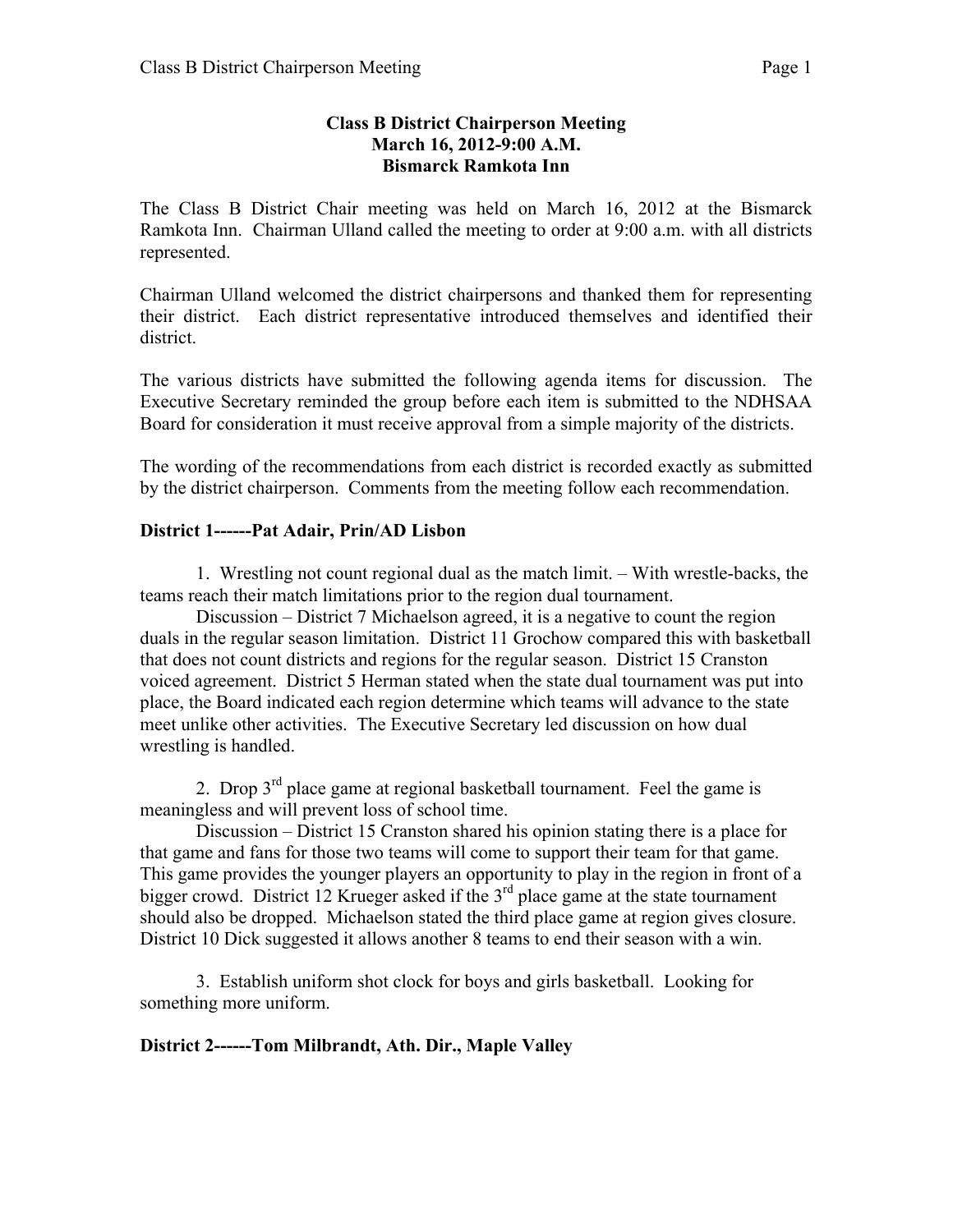1. Coaching Box. Seems to be different specs in every gym. One possibility is making it the length of the bench. Every coaching box seems to be different in adjusted to their own facility. If this is allowed, that is how the rule should be written.

Discussion – Cranston shared this is a common occurrence. Each school should have the responsibility to make the 14 ft. box work the best way possible in each gym. District 6 Dietchman felt the coaching box was not being enforced. District 9 Pierce indicated the problem is when it has to be placed where the step goes into the bleachers. District 5 Herman stated there should be a distance from where the box is placed from the score table.

#### **Vote – Develop a uniform plan to allow flexibility for equal placement of coaching boxes in each facility. 16-0**

2. Fall Golf. Courses are in much better condition in the fall. Courses are easily accessible statewide. Concerned with the quality of the courses in the spring and they are less used in the fall making it easier to secure courses for competition.

Discussion – Pierce indicated with volleyball and football, it would be difficult for small schools and felt it would kill a program with too many activities for the fall season. District 12 Krueger asked if schools can share athletes much like golf and track do now. Pierce also asked to look at the number of coaches you would need if golf was in the fall. Some districts indicated they had schools that did not allow an athlete to compete in more than one sport in a season. District 14 Lunde stated fall golf makes sense with the course availability but in several years the schools would be back discussing moving it back to spring because of how it affects the fall participants. Michaelson shared where there has been a state golf tournament with rain, it could be delayed in the spring but in the fall with an early storm, what would be done? Cranston stated there is better course availability and the quality of play improved with participants playing during the summer. The Executive Secretary asked if going into the fall, how early are you willing to start? Pierce suggested having a split season with part in the fall and part in the spring. The group thought this would be difficult with seniors. **Vote – Move golf to the fall. 5-10**

3. FB Plan. Use more current numbers instead of numbers from October 2011. Enrollment numbers are fluctuating throughout the state. Example, MV and Enderlin have lost 8 and 16 (24 total) students since those numbers were used to develop FB division numbers.

Discussion – Concern of the numbering system with flux of the population caused by people moving west. Board member Moe shared the need for documented numbers from DPI fall reports which forces placement earlier.

4. Concerned over what is going on out west with no districts (regionals only). We support them wanting to do it but we don't want that pushed on us.

Discussion – Chairperson Ulland indicated at this point it is not mandatory. Pierce asked if District 9 and District 10 must have permission to change the post-season similar to Region 7, and do they also have to petition the Board for an additional two games. The Executive Secretary replied this would be up to the Board as Region 7's plan was approved on a two-year basis. Currently, it may have to be something that would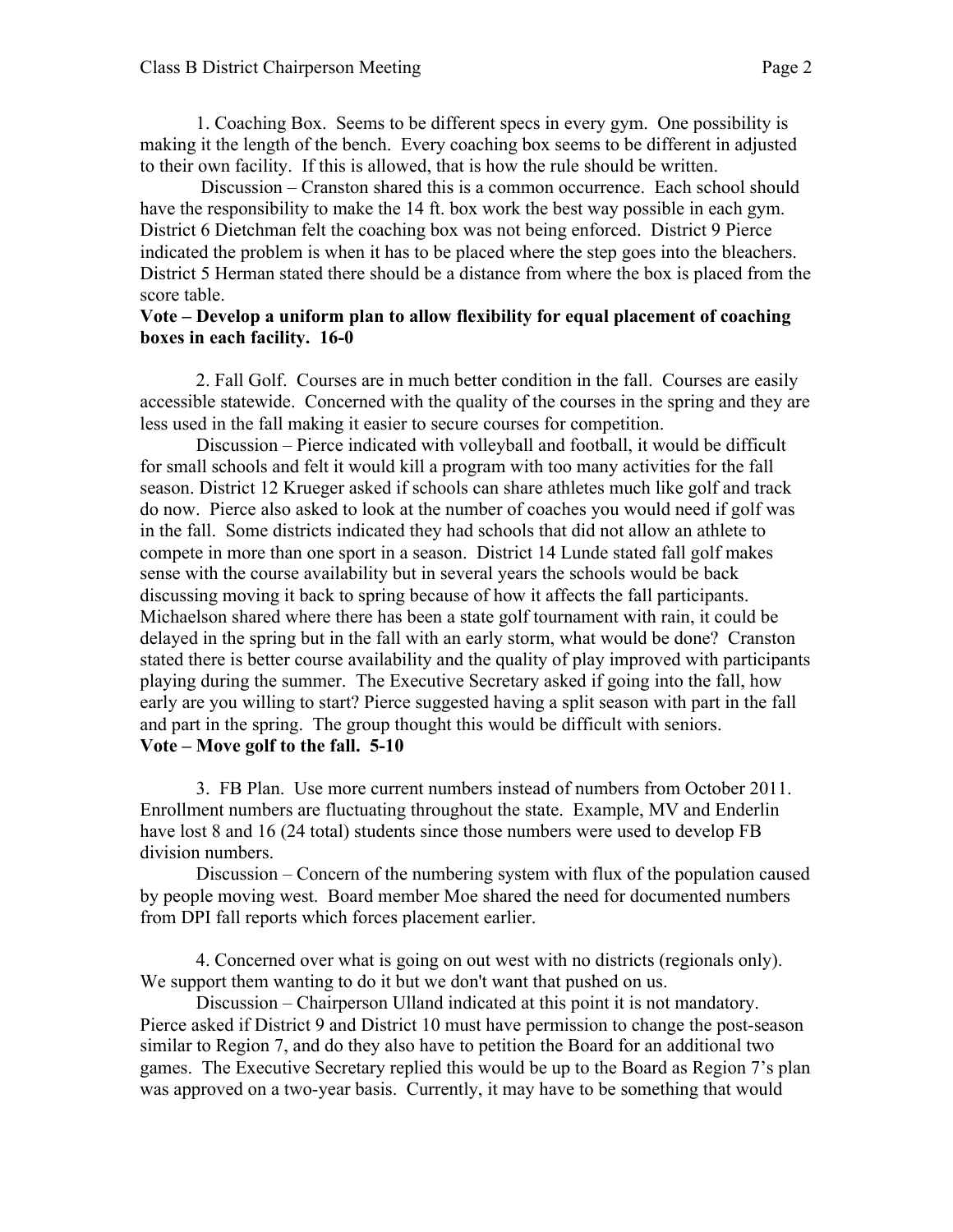mirror what currently has been approved. Pierce indicated they are looking at a possible plan. District 3 Aanenson indicated their region is also talking about a possible plan. Michaelson shared their region is also talking about changing their plan to be similar to Region 7.

5. Clean up JH Regulations. The following seem to contradict each other.

#3 page 1. 7th and 8th grade students elevated to teams consisting of any grades 10 through 12 are no longer eligible for JH competition.

#3 page 2. Once a JH student in a school with a 7th and 8th grade enrollment of 50 or more competes on a HS team, he/she is no longer eligible for the JH team. Note: The exception to this rule is in the sports of track, CC, and wresting for all schools as well as in all sports for school with a combined enrollment of less than 50 in the 7th and  $8<sup>th</sup>$  grade. There seems to be confusion with what schools can use.

No discussion followed.

### **District 3------Patti Aanenson, AD Larimore**

1. Super Regional - Is it possible for other Regions to participate in the Super Region format?

Already discussed.

2. Officials Education - It has been expressed that it is too easy to become an official and maybe more education should be implemented.

Discussion – Krueger - there is a progression for education for officials. It would be helpful to go back to live meetings allowing coaches and officials to work out some concerns. District 12 would like to see live meetings for basketball to help with judgment items such as rough play, etc. This recommendation is also from District 12 and will wait until they have made their recommendation for a vote.

3. Coaching Box - The location as per the drawing does not work in a lot of gyms. Teams are sitting on steps or so far down the bleachers there is not enough room. Could the dimensions be adjusted based on each gym/bleacher set up?

Already discussed.

4. Basketballs - The coaches and players did not like this year's basketballs. Do the bid balls have to be used for tournament? They would like to return to the previous style. Did Nike get the state bid? May the coaches opt to use a different ball for tournaments?

Discussion – The Executive Secretary informed the group the basketball that was being used is no longer being made. There is a concern to go to a bid process, which could possibly lead the Board to accept the bid for an inferior ball. In order to get a good price for a basketball, we need to go through a volume buyer. To avoid going into a bid, we are looking to continue with the current brand with the best price, which is what the member schools want. District 15 Cranston is concerned if there is going to be a change again, schools need to know if there will be a different ball prior to ordering for the next year. The Executive Secretary re-emphasized the current ball is in place because the old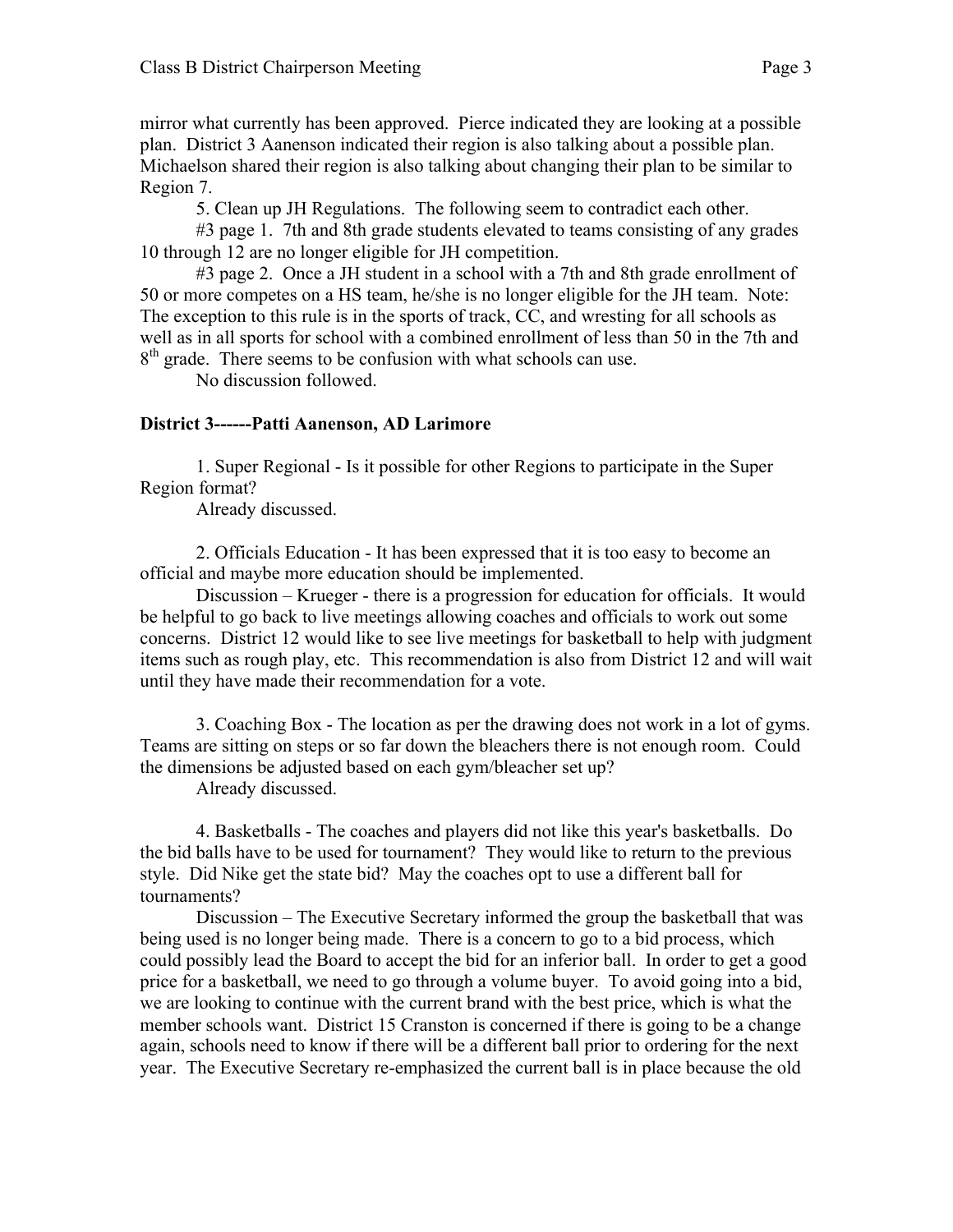ball is no longer being used. The new ball is considered a better ball but needs a break-in period. The whole objective is to attempt to save money for the member schools.

#### **District 4------Sandy Laxdal, Prin/AD Cavalier**

1. Move Golf to the Fall. This was previously discussed

#### **District 5------Matt Herman, Prin/AD Ellendale**

1. Athletic Directors from District 5 would like to recommend to the district chairs for the 2013-2014 season have an option to have a 4 team regional tournament on Tuesday and Thursday on an experimental basis. (In a 5-6 team district such as ours next year, only sending the top two to the region tournament instead of all but one or two would put more emphasis on our district tournament and make for a more competitive regional tournament) – We would like to see how this setup works and compare it to the super regional option to evaluate the pros and cons of each. (We would like to have the option to try this for VB, BBB, and GBB).

Discussion – Consider allowing a region to try a different region plan to have from which to compare with Region 7. District 10 Dick - if you go to a four-team region, it would allow for a super B state tournament.

#### **District 6------Robert Dietchman, Prin/AD Napoleon**

1. Statewide all-activities pass for athletic directors.

Discussion – Mandan Athletic Director Jungling informed the group the NDIAAA agreed the NIAAA (national) pass should be considered for regular season.

2. Inclusion of a 'dead period' during summer vacation

a. Identify a 'week' during the summer in July in which 'no' sporting activities could take place including summer leagues, camps, etc.

Discussion – Aanenson stated they considered the dead period to be during the State Coaches convention. Herman concurred and also stated it is something that needs to be taken care of in their own schools.

3. Open Gyms

a. "Open Gyms" need to be designated "sport specific"

■ Considerations in question—safety and effectiveness of having more than one sport at a time operating during open gym hours

### **District 7------Karla Michaelson, AD Carrington**

1. Are super regions the future for VB, GBB, and BBB teams in the state? Previously discussed.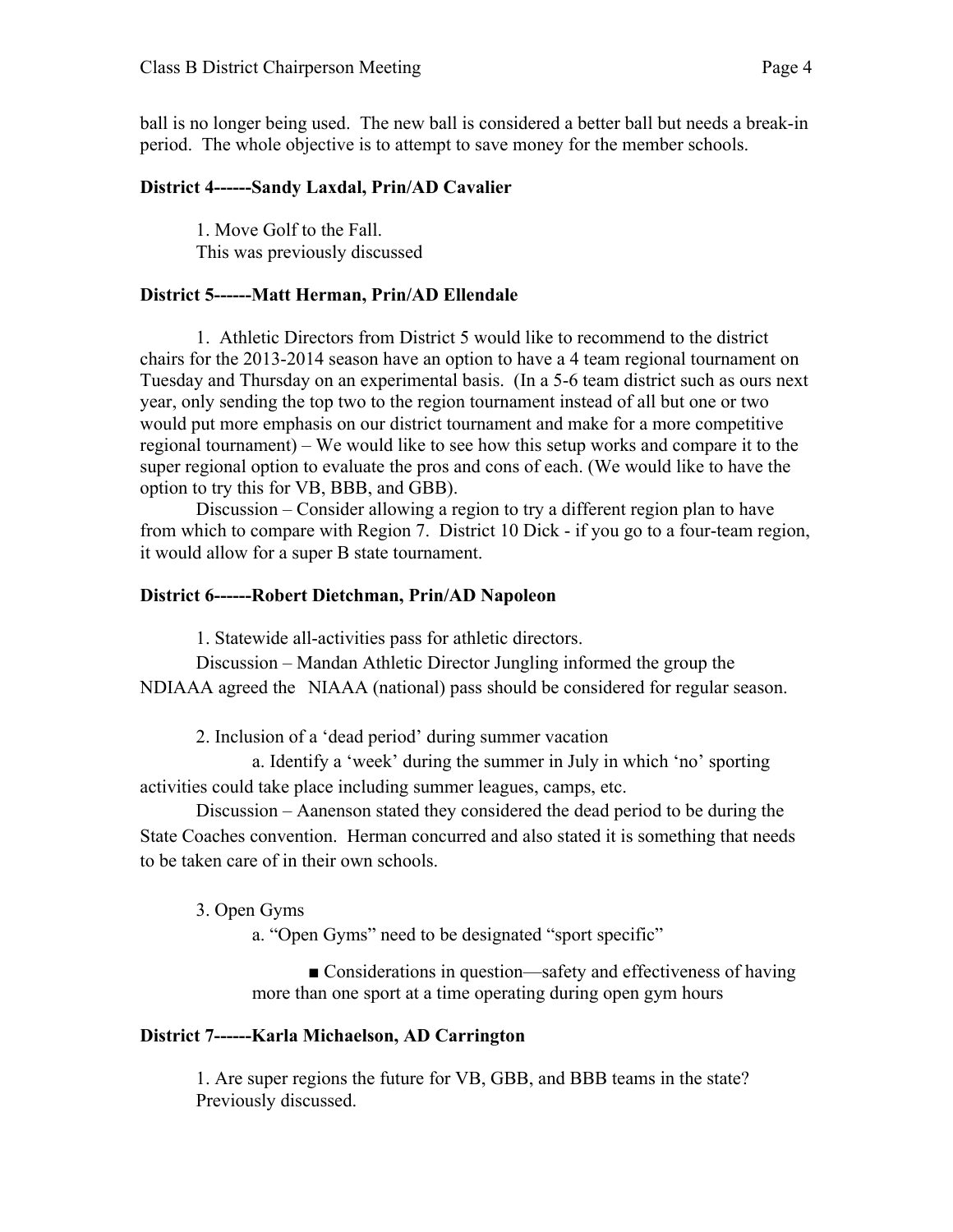2. Coaching certification (grades 7-12 or 9-12)

Discussion – Where is coaching certification at this time? If pursued, could it be 9 through 12 rather than 7 through 12. Board President Swiontek stated there is continued discussion and consideration is being made for 9 through 12.

3. Will Minot be able to host the state boys basketball tournament in 2013?

Discussion – Chairman Ulland stated at the Large Tournament Committee meeting, the Minot delegation assured the committee they would have an additional 1,300 rooms. The question was raised what will be the rate?

4. Shot clock has been a positive move in Class B basketball!

# **District 8------Jared Blikre, Prin/AD Rolette**

1. Switch BBB/GBB seasons back. (Girls season first).

Discussion – This recommendation is mostly for post season attendance. Gaugler asked if switched back would the overlap with volleyball and girls' basketball be an issue again.

# **VOTE: Switch boys' basketball and girls' basketball seasons, girls' season first. 9-6**

2. Change shot clock to the same time for BBB/GBB or get rid of 10 second rule for GBB.

Discussion – Districts 12 and 16 recommend and agree both should be 35 seconds.

### **Vote – Set time for shot clocks to be 35 seconds for both Class B boys' and girls' basketball. 13-3**

3. Allow for more flexibility with the coaches box. (Ex: "x" amount from center line).

Already discussed

4. Implement a NDHSAA directed evaluation system for basketball officials similar to what some other states use. Use it to select officials for postseason tournaments.

Discussion – It was stated currently, it would be financially restrictive. Herman stated the selection process needs work.

5. Allow tape on wrestling headgear, but stipulate there may be no writing or decorating of the tape.

Discussion – Staff member Fetsch clarified this is a National Federation rule.

6. Reduce the number of wrestling weight classes for Class B. (Down to 12). Discussion – Ulland indicated this has been previously addressed and we have already favored the 14 weight classes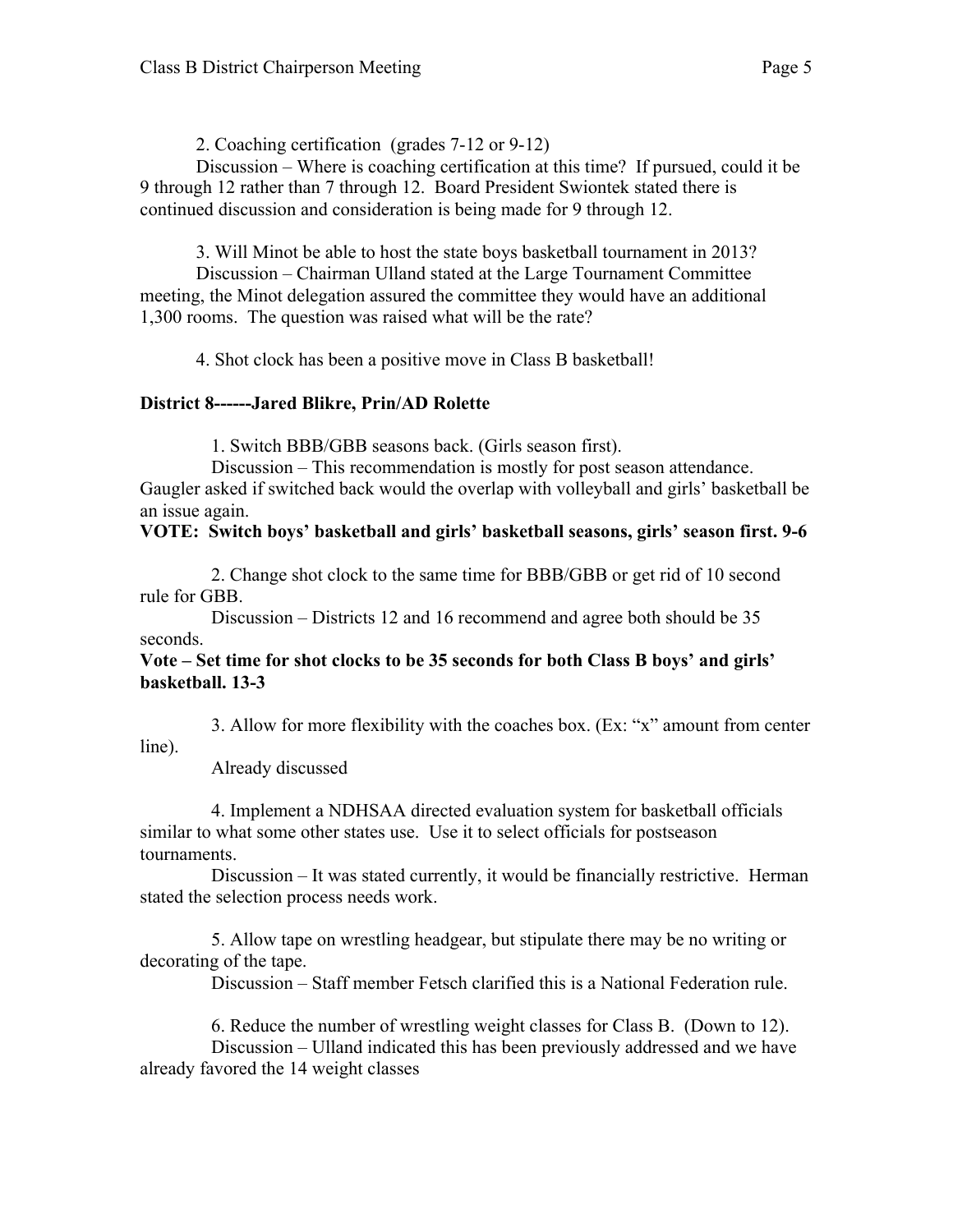7. Criteria for seeding for state wrestling tournament: In order to use placing at the previous year's state tournament as seeding criteria, a wrestler has to have wrestled at least 10 matches in the present season. This would be for 1st or 2nd place seeding at state only.

a. There have been a couple instances where a wrestler has been injured basically the entire year, and wrestles a couple of matches at the end of the year and based on those wins and their state placing from previous year, they have been seeded #1 or #2 at the state tournament, and they don't think this is fair to the wrestlers who have wrestled the whole season.

Discussion – Fetsch indicated the Wrestling Advisory Committee has already addressed this issue and will bring forward adjustments.

# **District 9------Curt Pierce, Supt. Center-Stanton**

1. Mercy Rule - over a 30-point lead, shot clock is still used, game clock runs for everything other than timeouts and free throws in the second half.

Discussion – Cranston voiced agreement. Asked if there was any thought of when it gets to 30 points in the second half, the clock runs even if the score goes under 30. Michaelson – with running clock, you are taking time away from kids who might play toward the end of the game.

#### **VOTE: Time continues to run even when score goes under 30. Clock will stop only for time-outs and free throws. 8-8**

2. Super Region - do we need permission from the NDHSAA to go with the same format as Region 7 for the 2013-14 year.

Previously discussed.

# **District 10-----Brandt Dick, Supt. Underwood**

1. No Agenda Items

.

# **District 11-----Scott Grochow, AD Rugby**

1. Move golf to the Fall Previously discussed.

2. Regional tournaments on sites that are not used for districts.

Discussion – Not intended to bring to a vote but wished to bring up for discussion. Cranston – if there is a facility that can be used that is not a home court or court that was used for a district tournament, it should be considered for the region.

# **District 12-----Lyall Krueger, AD Surrey**

1. Switching of Boys and Girls Basketball back to Girls first and Boys second. Previously discussed.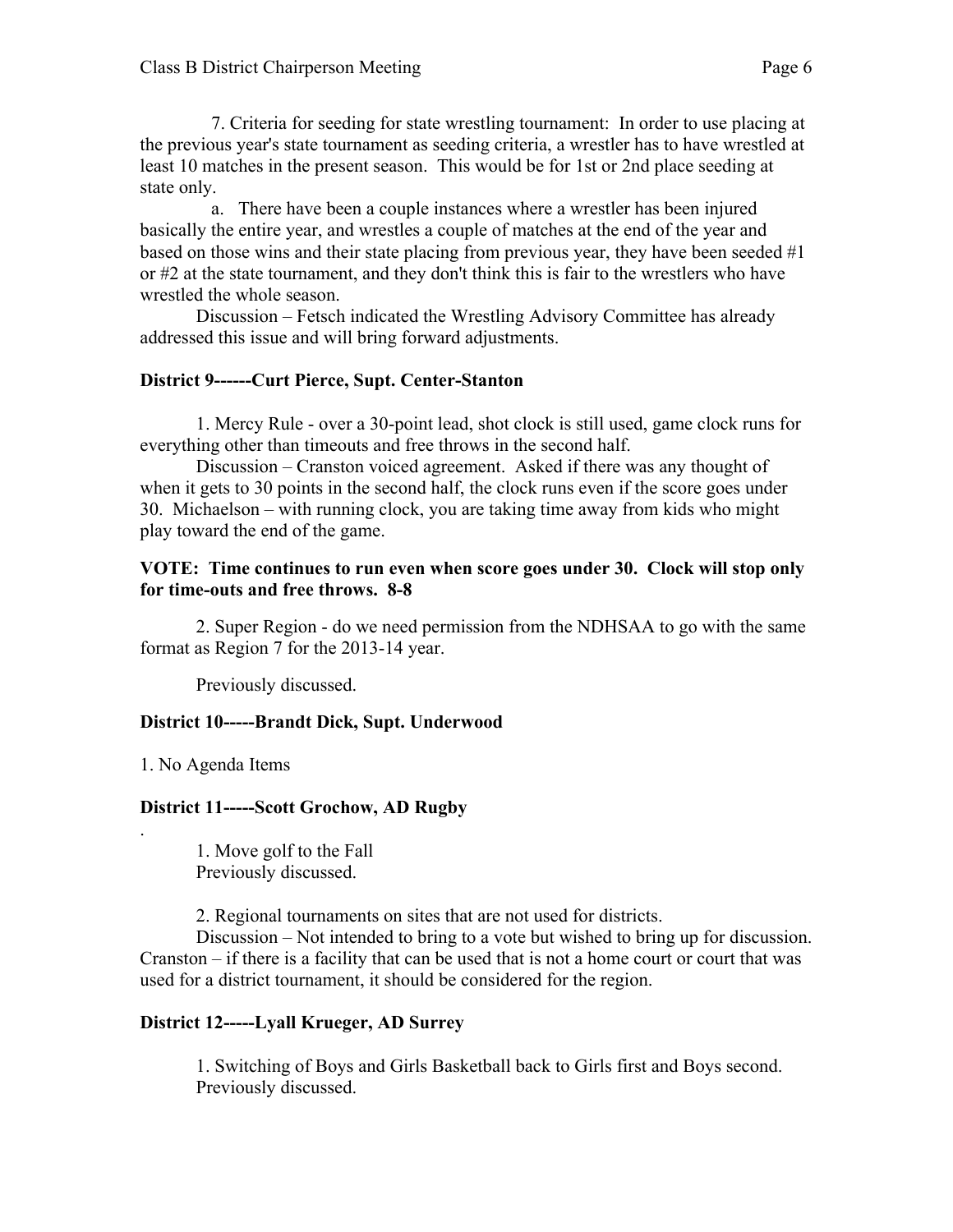2. Keep Football Divisions the same size as before. (done)

3. District 12 wants to keep District Tournaments.

4. Rough play in basketball. To have Live Basketball rules clinics instead of On Line. Maybe this would help with rough play?

Discussion – Once again, discussed live rules clinics. Also, the mercy rule should eliminate some rough play.

### **VOTE – Conduct live rules clinics for basketball – 5-11**

5. Having Shot Clock in Girls the same as boys. (35 second) Previously discussed.

# **District 13-----Kevin Morast, AD Hettinger**

1. Propose following college girls basketball rule of eliminating the 10 second back court rule.

Discussion – Cranston informed the group this was discussed at the coaches meeting where it was felt if you can deny a team for 10 seconds, reward the defense. Fetsch indicated 72% coaches were opposed. There was no vote.

2. A straw poll is requested on the elimination of all JH rules from the NDHSAA by-laws and using local control.

Discussion – It was shared there is a school in Dist 13 that is willing to draw up an amendment to eliminate that part of the Constitution & By-Laws and leave control of junior high to the local school. The result of a straw vote to give the school direction as to if there is any support for this action was 6-9.

3. To re-propose the 2 region system for Class B wrestling – Still qualifying 16 from each weight class to the state tournament.

Discussion – Would like to see the top 16 wrestlers rather than wrestlers with a few or no wins on their record but still advancing by place. Fetsch indicated the Wrestling Advisory Committee has already addressed this issue and will bring forward adiustments.

### **VOTE – 6-6**

### **District 14-----Mitch Lunde, AD, Beulah**

1 Seeding the VB, GBB and BBB as follows: The head coaches of the qualifying teams electronically rank the other seven teams 1-7. The high and the low rankings are thrown out and then the five remaining scores are averaged. The four lowest averages are ranked 1-4, and the remaining four teams are randomly drawn. Ties are broken by pulling the vote of the other tied teams coaches and then re-calculating the remaining votes.

**VOTE – 12-4**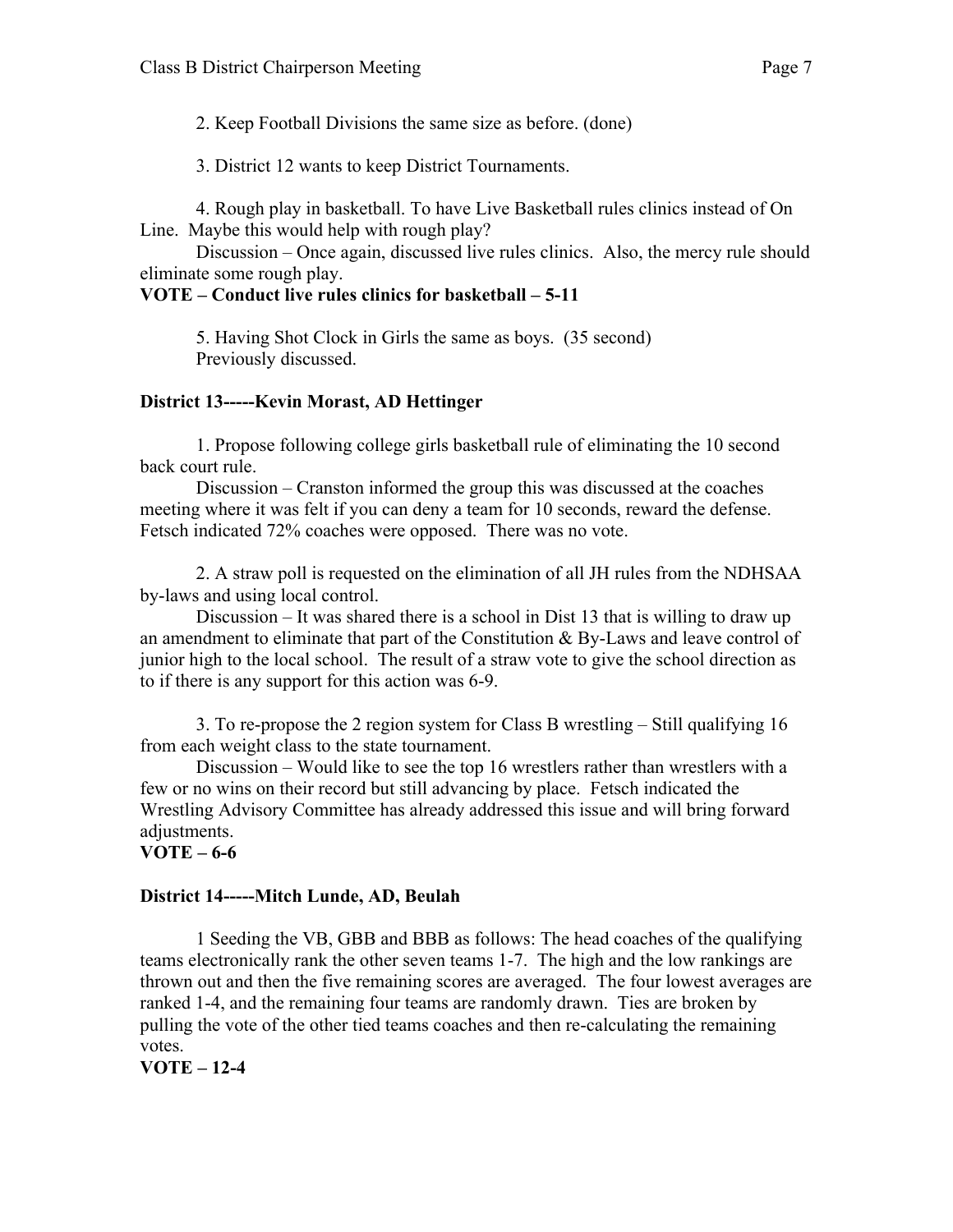#### **District 15-----Randy Cranston, AD Watford City**

1. Coaches Box—Have placement in discretion of home school (keep it 14 ft)

2. New Basketball—Mixed feelings however pick one and stay with it

3. Super Regional—With only 6 teams in our district and 8 in the other our feeling was we might as we go to it as it is unfair financially and in fairness of making to regionals

4. Mercy Rule—30 or 40 points in 2nd half All were previously discussed.

5. Insurance and coverage / percentage of gate at District and income from t-shirts Discussion – The group was reminded post-season events are NDHSAA tournaments in which the entire income could go to the association but the major portion of the proceeds go to the schools.

No vote

6. Switch boys and girls season back to where they were 11 years ago (Girls to the fall / boys stay winter)—Women College coaches would be able to recruit more, officials wouldn't have to be gone 5-6 days each week, gates would be better.

No vote.

7. If not 6-Move boys back to later season. This was previously voted upon during District 8 presentation.

8. AA football should have at least 20 teams.

Discussion – The question was raised would these teams come down from AAA or up from A? Lunde indicated it would be best to have 20 teams for scheduling purposes. There will always be schools that get left out. Cranston – this happens only in the AA level with the current divisioning. Krueger indicated their division of 9-man currently is a good scheduling process. Moe informed the group this would be for 2015 season as the current plan is in place. Lunde - with the new plan not being until 2015, there is no vote requested at this time.

#### **District 16-----Celeste Thingvold, Prin/AD, Bowbells**

1. Shot clock times should be the same for boys and girls

2. What basketballs are being used for next year?

3. Coaches box placement

4. Same districts for basketball and volleyball. Questioned why Stanley was not left in their district but was moved